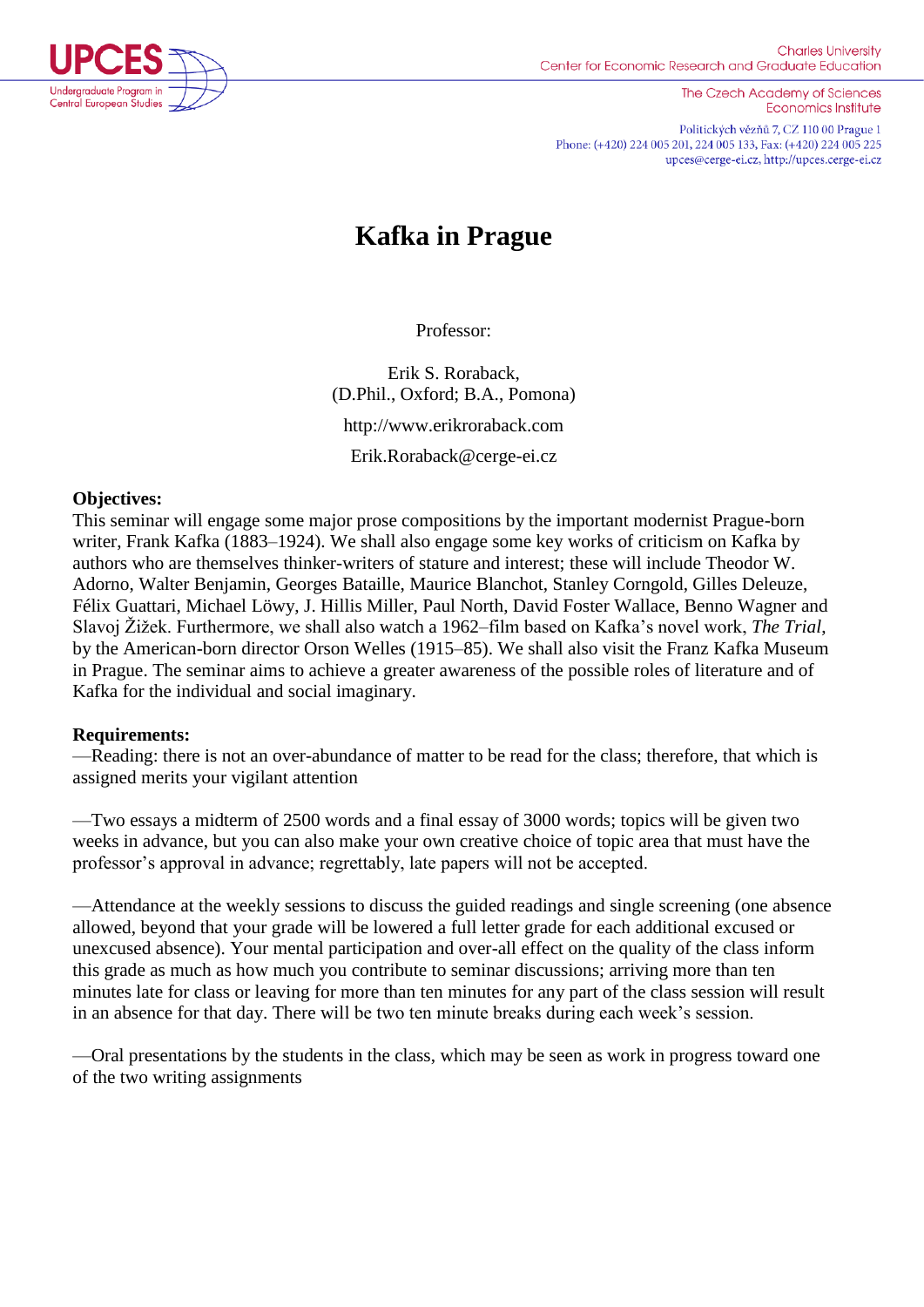#### **Grading Policy:**

Participation/attendance in the class sessions: 30% Midterm essay: 25% Final essay: 35% In-class presentation: 10%

| <b>Letter Grade</b> | Percentage | <b>Description</b>                                                   |
|---------------------|------------|----------------------------------------------------------------------|
| A                   | 93-100     | Outstanding work                                                     |
| A-                  | 90-92      |                                                                      |
| $B+$                | 87-89      | Good work                                                            |
| B                   | 83-86      |                                                                      |
| <b>B-</b>           | 80-82      |                                                                      |
| $C+$                | 77-79      | Acceptable Work                                                      |
| C                   | 73-76      |                                                                      |
| $C -$               | 70-72      |                                                                      |
| D+                  | 67-69      |                                                                      |
| D                   | 63-66      | Work that is significantly below average                             |
| D-                  | 60-62      |                                                                      |
| F                   | $0 - 59$   | Work that does not meet the minimum standards for passing the course |

#### **Academic Integrity Policy**: plagiarism and other forms of academic dishonesty are not tolerated

#### **UPCES Non-Discrimination/Harassment Policy**

The UPCES program in Prague promotes a diverse learning environment where the dignity, worth, and differences of each individual are valued and respected. Discrimination and harassment, whether based on a person's race, gender, sexual orientation, color, religion, national origin, age, disability, or other legally protected characteristic, are repugnant and completely inconsistent with our objectives. Retaliation against individuals for raising good faith claims of harassment and/or discrimination is prohibited.

#### **UPCES Diversity Policy**

UPCES fully embraces diversity and strives to create a safe and welcoming environment for students from all backgrounds. Prague is a wonderfully diverse community and UPCES is no different. All students should feel at home while studying abroad and UPCES will do its utmost to make sure that becomes a reality. Although unique challenges may arise, we believe that students from all walks of life will encounter wonderful opportunities for enrichment as they explore a new culture while studying abroad**.**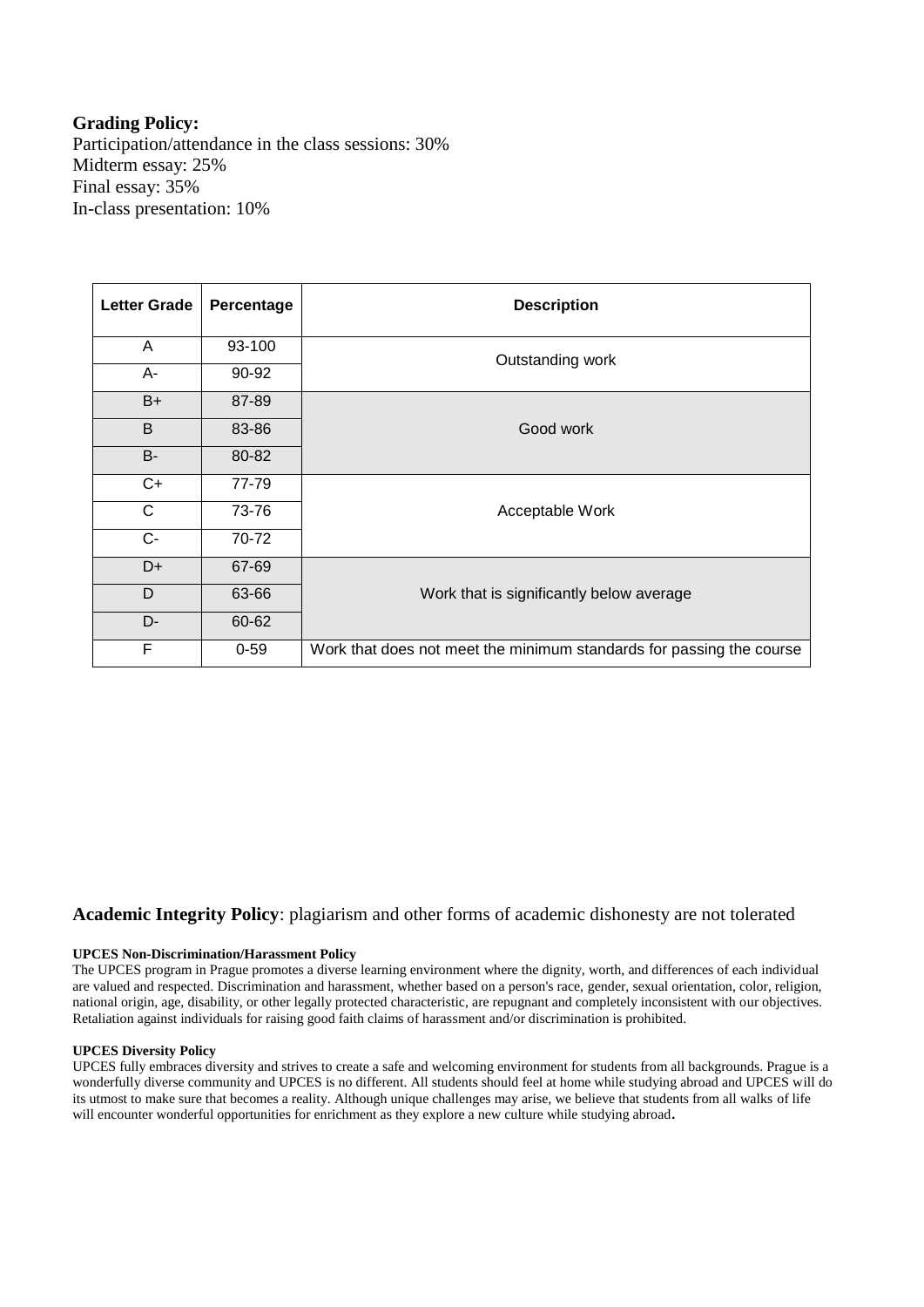#### **Texts either in a hard copy or in the online version of the course reader or: available in the CERGE EI library to borrow or will be discussed by the professor:**

Jeffrey Adams, "Orson Welles's *The Trial*: Film Noir and the Kafkaesque" from College Literature, Vol. 29, No. 3, Literature and the Visual Arts (Summer, 2002), pp. 140–57. Required

Theodor W. Adorno, "Notes on Kafka" from Prisms, trans. by Samuel and Shierry Weber (Cambridge, MA: MIT Press, 1967) pp. 243–71. Required

Mark M. Anderson, Kafka's Clothes: Ornament and Aestheticism in the Habsburg *Fin de Siècle* (Oxford: Clarendon Press, 1992). Recommended

Georges Bataille, "Kafka" from Literature and Evil, trans. Alastair Hamilton (London: Marion Boyars, 1997) pp. 149–69. Required

Walter Benjamin, "Franz Kafka on the Tenth Anniversary of His Death" + "Max Brod's Book on Kafka And Some Of My Own Reflections" from Illuminations with an intro. by Hannah Arendt, trans. Harry Zorn (London: Pimlico, 1999) pp.  $108-35 +$  pp. 136-43. Optional

Maurice Blanchot, "Kafka and Brod", "The Last Word", "The Very Last Word" from Friendship, trans. Elizabeth Rottenberg (Stanford: Stanford UP, 1997) pp. 240–51, 252–64, 265–88, 305–09. Optional

Stanley Corngold, Lambent Traces: Franz Kafka (Princeton: Princeton UP, 2004) Chapter Four "Allotria and Excretia in 'In the Penal Colony'" pp. 67–93, 223–26. Required

Stanley Corngold, trans. and ed. "The Metamorphosis" by Franz Kafka (New York: Modern Library, 2013). Recommended

Stanley Corngold and Benno Wagner, Franz Kafka: The Ghosts in the Machine (Evanston: Northwestern UP, 2011) Chapter 6 "The Ministry of Writing (*The Castle*)" pp. 109–30 and Chapter 7 "Kafka and Sex" pp. 133–49, 242–47. Required

Gilles Deleuze, "To Have Done with Judgement", [Essays Critical and Clinical](http://iweb.cerge-ei.cz:81/upces_data/KafkaInPrague/Essays.pdf) *,* trans. Daniel W.Smith and Michael A. Greco (Minneapolis: U of Minnesota P, 1997) pp. 126–35. Required

Gilles Deleuze and Félix Guattari, Kafka: Toward a Minor Literature, trans. Dana Polan, foreword Réda Bensmaïa (Minneapolis: U of Minnesota P, 1986). Required

Franz Kafka "In the Penal Colony" pp. 35–59, & "Letters, Diaries, and Conversations" pp. 193–213 (German) from Kafka's Selected Stories: A Norton Critical Edition, trans. and ed. Stanley Corngold (New York: Norton, 2006). Required

- \_\_\_\_\_ . The Complete Stories. Target stories on syllabus required
- \_\_\_\_\_\_\_\_\_. The Castle. Required
- \_\_\_\_\_ . The Trial. Required

Michael Löwy, Franz Kafka: Subversive Dreamer, trans. Inez Hedges (Ann Arbor: U of Michigan P, 2016). Selections to be discussed in class by instructor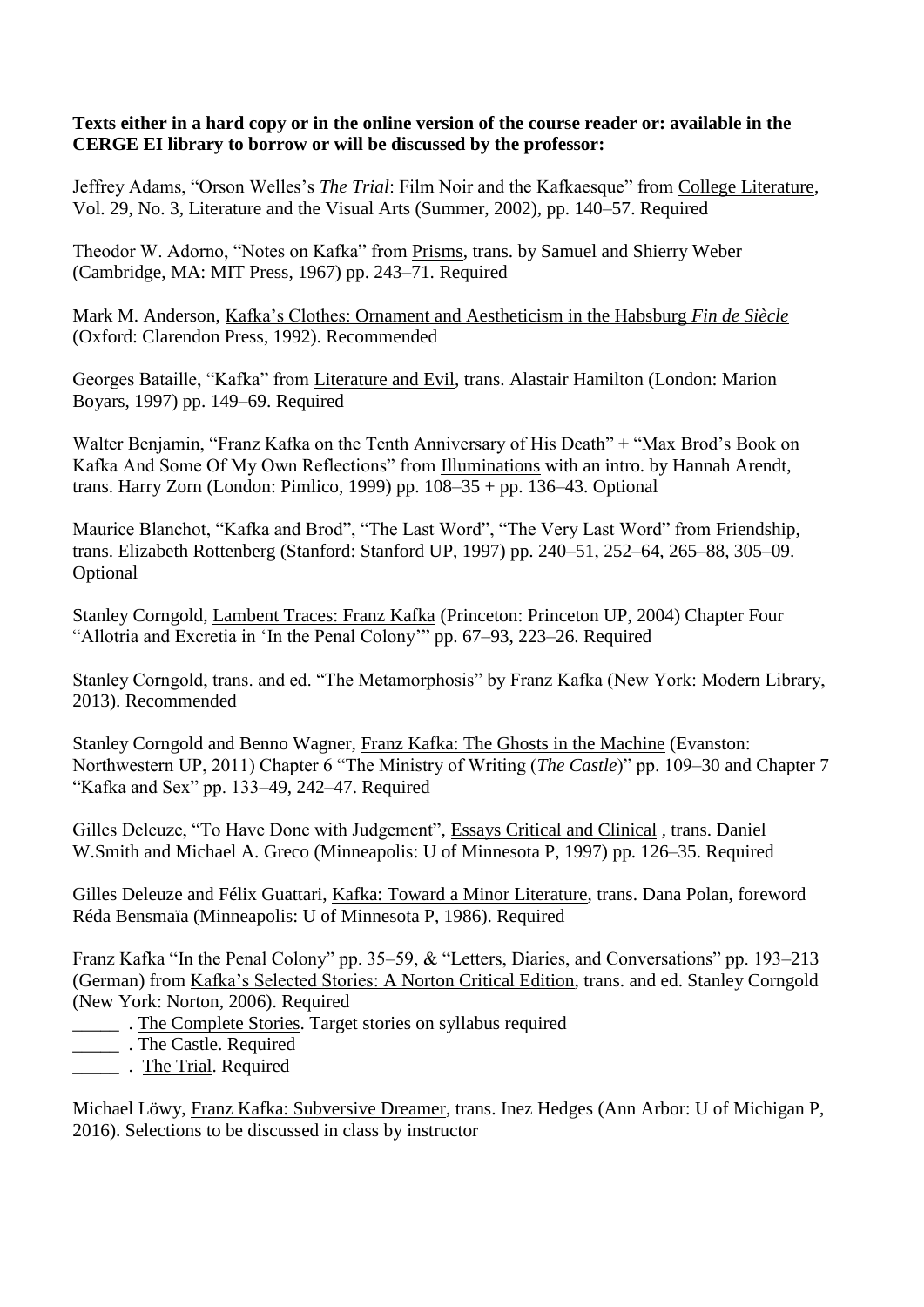J. Hillis Miller, The Conflagration of Community: Fiction before and after Auschwitz (Chicago: U of Chicago P, 2011) pp. 39–145, nn 277–90. To be discussed in class by instructor

Paul North, The Yield: Kafka's Atheological Reformation (Stanford: Stanford UP, 2015). Selections to be discussed in class by instructor

Erik S. Roraback, work in progress to be discussed in class by the author and teacher-scholar

David Foster Wallace, "Laughing with Kafka" from Harper's Magazine, July 1998, pp. 23–27. Required

Orson Welles, dir. 1962. *The Trial*. DVD video. B &W 120 minutes. Alpha Video 2003. From the novel by Franz Kafka. Perf. Anthony Perkins, Orson Welles, Jeanne Moreau, Romy Schneider, Elsa Martinelli, Akim Tamiroff; screenply Orson Welles, music Jean Ledruit, pinscreen prologue scenes Alexandre Alexeiff and Claire Parker. Required

John Zilcosky, Kafka's Travels: Exoticism, Colonialism, and the Traffic of Writing (London: Palgrave Macmillan, 2003). For future reference

Slavoj Žižek, Selected passages from across his corpus of texts that briefly yet intelligently broach the work of Franz Kafka. E.g. The Parallax View (Cambridge, MA: MIT Press, 2006). To be discussed in class by the teacher-scholar

Weekly Schedule

**Week 1:**  Orientation, etc.

**Week 2:** Introductions I David Foster Wallace, "Laughing with Kafka" from Harper's Magazine pp. 23–27

**Week 3:**  Introductions II "Before the Law" from The Complete Stories, "Letters, Diaries, and Conversations" pp. 193–213 from Kafka's Selected Stories: A Norton Critical Edition

The World of Judgment I Read first half of The Trial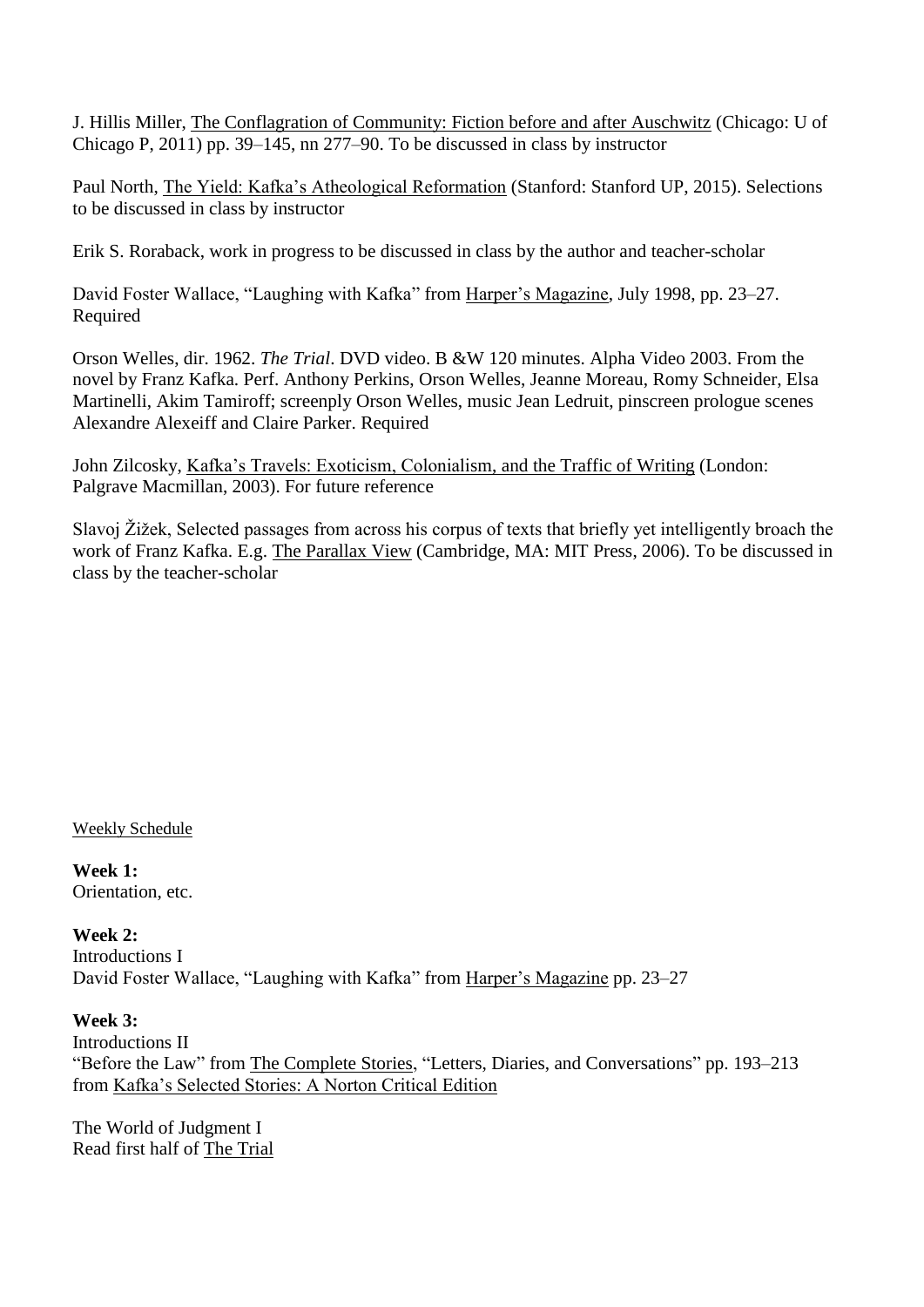# **Week 4:**

The World of Judgment II Read second half of The Trial --Gilles Deleuze, "To Have Done with Judgement", [Essays Critical and Clinical](http://iweb.cerge-ei.cz:81/upces_data/KafkaInPrague/Essays.pdf)*,* pp. 126–35

# **Week 5:**

Kafka on Film Watch 1962 film of The Trial (dir. Orson Welles, 123 minutes) —Jeffrey Adams, "Orson Welles's *The Trial*: Film Noir and the Kafkaesque" pp. 140–57 —Deleuze and Guattari, pp. ix–xxi, xxii–xxix, 3–42 + notes 91–96 from Toward a Minor Literature

# **Week 6:**

Post-film discussion on *The Trial* Kafka & After; or, Leading-Edge Kafka Criticism —Deleuze and Guattari, pp. 43–88 + notes and index 96–104 from Toward a Minor Literature

# **Week 7:** *Mid Term Essay Due*

A visit to the Franz Kafka Museum

# **Week 8:**

The Kafka Short Story I Read "In the Penal Colony", "A Hunger Artist" from The Complete Stories —Stanley Corngold, Chapter Four "Allotria and Excretia in 'In the Penal Colony'" pp. 67–93, 223– 26 from Lambent Traces: Franz Kafka

#### **Week 9:**

The Kafka Short Story II Read "The Metamorphosis", "The Judgment" from The Complete Stories —Optional reading only Maurice Blanchot, pp. 240–88, 305–09 "Kafka and Brod", "The Last Word", "The Very Last Word" from Friendship —Stanley Corngold and Benno Wagner, Chapter 7 "Kafka and Sex" pp. 133–49, 246–47 from Franz Kafka: The Ghosts in the Machine

\*Also you may consult Stanley Corngold, trans. and ed. "The Metamorphosis" by Franz Kafka (New York: Modern Library, 2013) two copies to be found for consultation with one on reserve in the CERGE-EI library

# **Week 10:**

The Kafka Short Story III Read "Josephine the Singer", "The Burrow" from The Complete Stories —Georges Bataille, pp. 151–69 "Kafka" from Literature and Evil

# **Week 11:**

Kafka's *Magnum Opus I* Read *The Castle* first half —Theodor W. Adorno, pp. 245–71 "Notes on Kafka" from Prisms —Stanley Corngold and Benno Wagner, Chapter 6 "The Ministry of Writing (*The Castle*)" pp. 109– 30, 242–46 from Franz Kafka: The Ghosts in the Machine